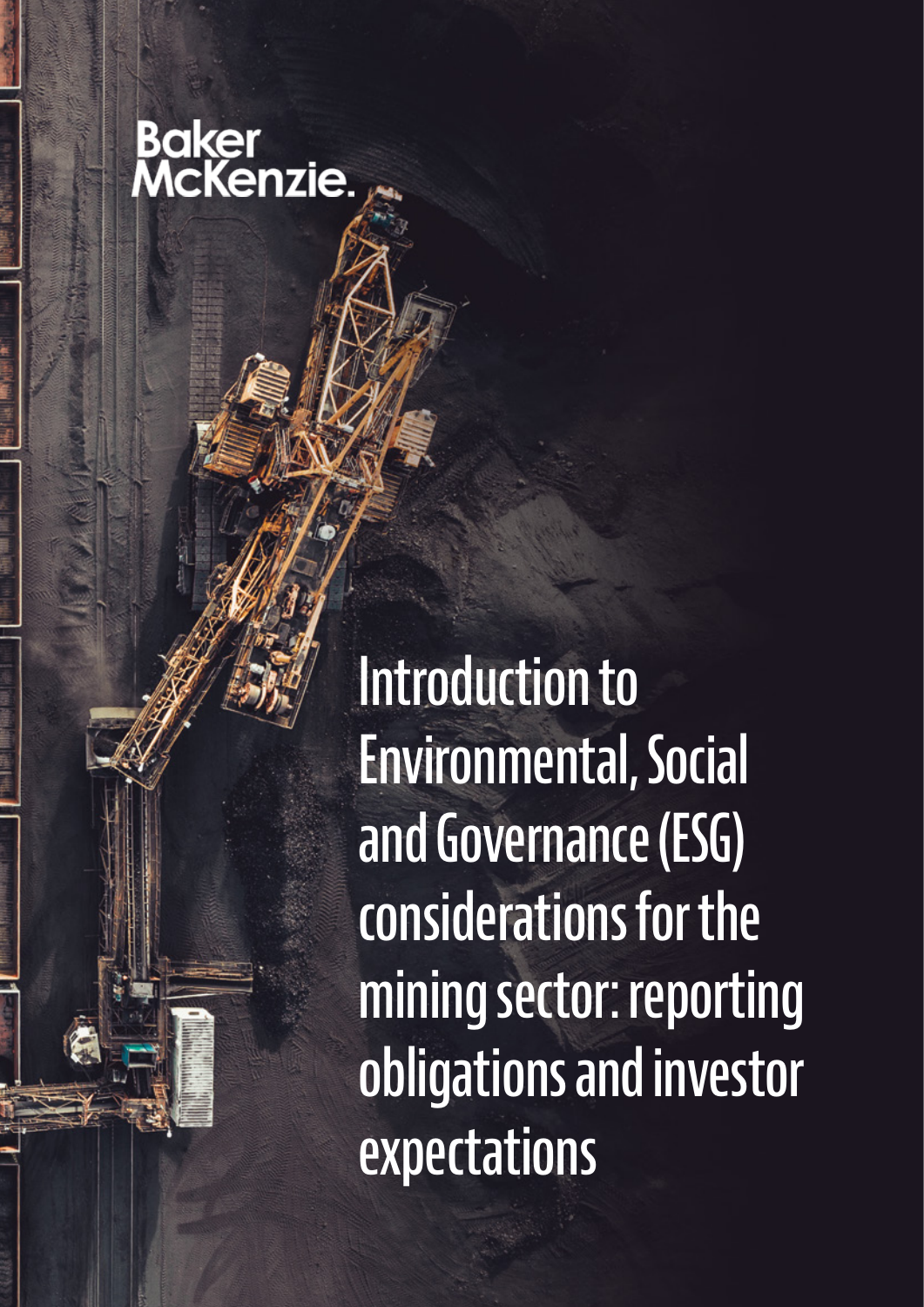

### **Contacts**



Richard G. Blunt Partner London + 44 20 7919 1842 Richard.Blunt@bakermckenzie.com



Susie Davies Partner London + 44 20 7919 1425 Susannah.Davies@bakermckenzie.com



Jo Hewitt Partner London +44 20 7191 1597 Jo.Hewitt@bakermckenzie.com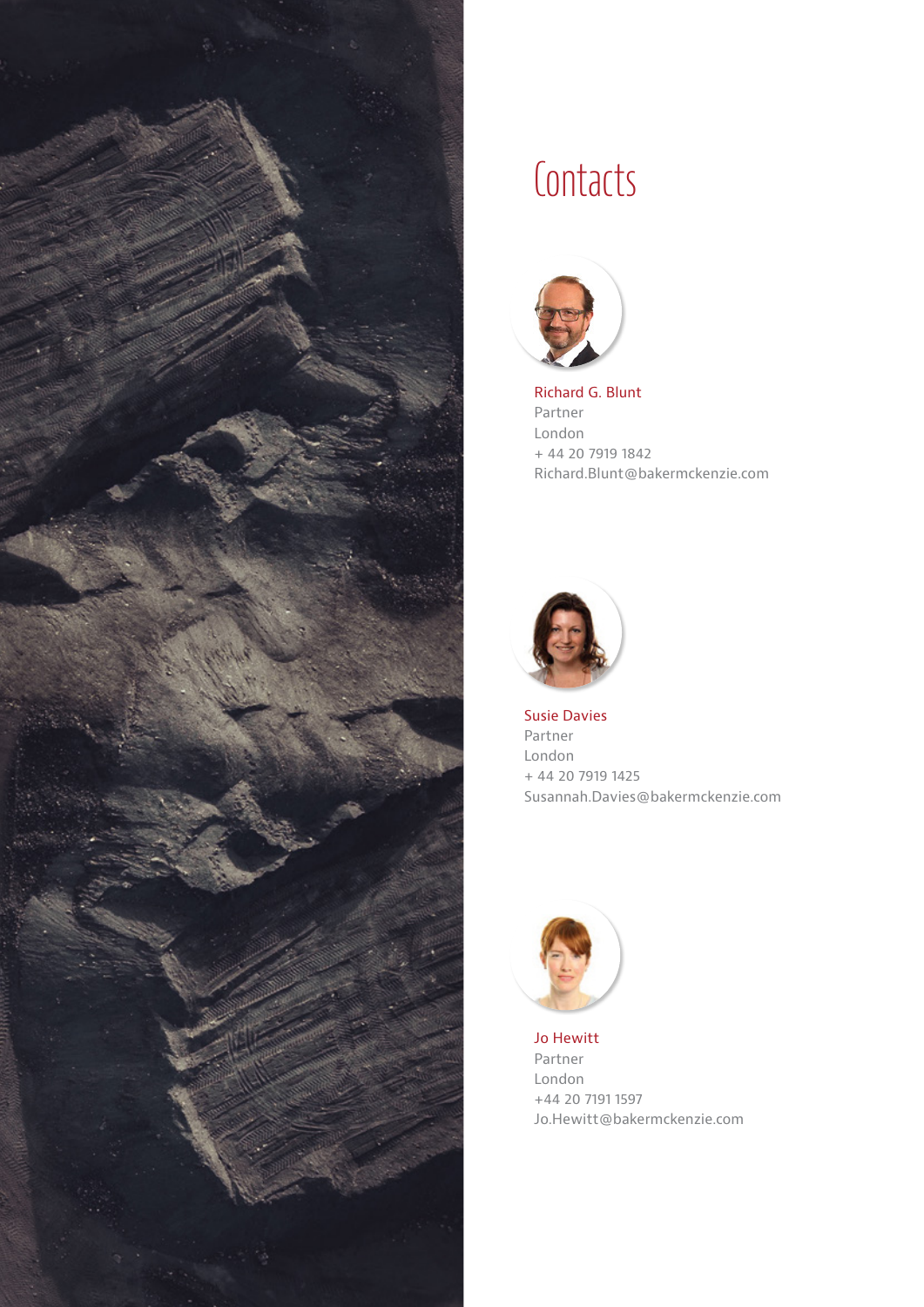The metals and mining sector is increasingly exposed to ESG risks, including concerns around emissions, water use, deforestation and community relations! At the same time, ESG reporting obligations, and institutional and other investor interest in what resource companies are doing in this space, are rapidly multiplying across the globe. Alongside these developments, actual and perceived non-compliance with ESG regulations and best practices have engendered activist shareholder protests and class action litigation against the parent companies of global mining groups. This article aims to provide an introduction to the key considerations for miners in this area, as well as exploring certain important recent developments.

### What is **ESG?**

ESG encompasses a broad range of topics, including:

- Environment: climate change, biodiversity, waste, water and resource use, pollution
- Social: human rights, labour practices, safety, health, community, diversity
- Governance: corporate governance, ethics, compliance, executive pay, diversity, lobbying, approach to taxation

## What has caused the heightened focus on ESG?

Not only are companies required to be compliant with a growing number of regulations in this area, but also practicing good ESG is increasingly critical from strategic and marketing perspectives. Indeed, various factors can be identified as shifting strategic focus to ESG, including:

- Push factors, such as:
	- compliance with mandatory and/or voluntary reporting and legal obligations relating to ESG procedures and standards; and
- Pull factors, such as:
	- competitive advantages in differentiating from peers and securing investment amidst the rising influence of specialist ESG rating agencies;
	- corporate values, commitments to deliver on ESG elements of corporate strategy, and a drive to operate ethically and promote more responsible mining practices; and
	- technical (including from a health and safety perspective), social, political and reputational risk management by enhancing community engagement.

<sup>1</sup> In its 2019 ESG Sector Risk Atlas, which looks at ESG risks in over 30 diverse sectors, S&P Global Ratings ranked the Metals and Mining Sector as being the sector which is most exposed to ESG risks: [https://www.spglobal.com/\\_media/documents/](https://www.spglobal.com/_media/documents/spglobalratings_esgindustryreportcardmetalsandmining_jun_03_2019-003-.pdf) [spglobalratings\\_esgindustryreportcardmetalsandmining\\_jun\\_03\\_2019-003-.pdf](https://www.spglobal.com/_media/documents/spglobalratings_esgindustryreportcardmetalsandmining_jun_03_2019-003-.pdf)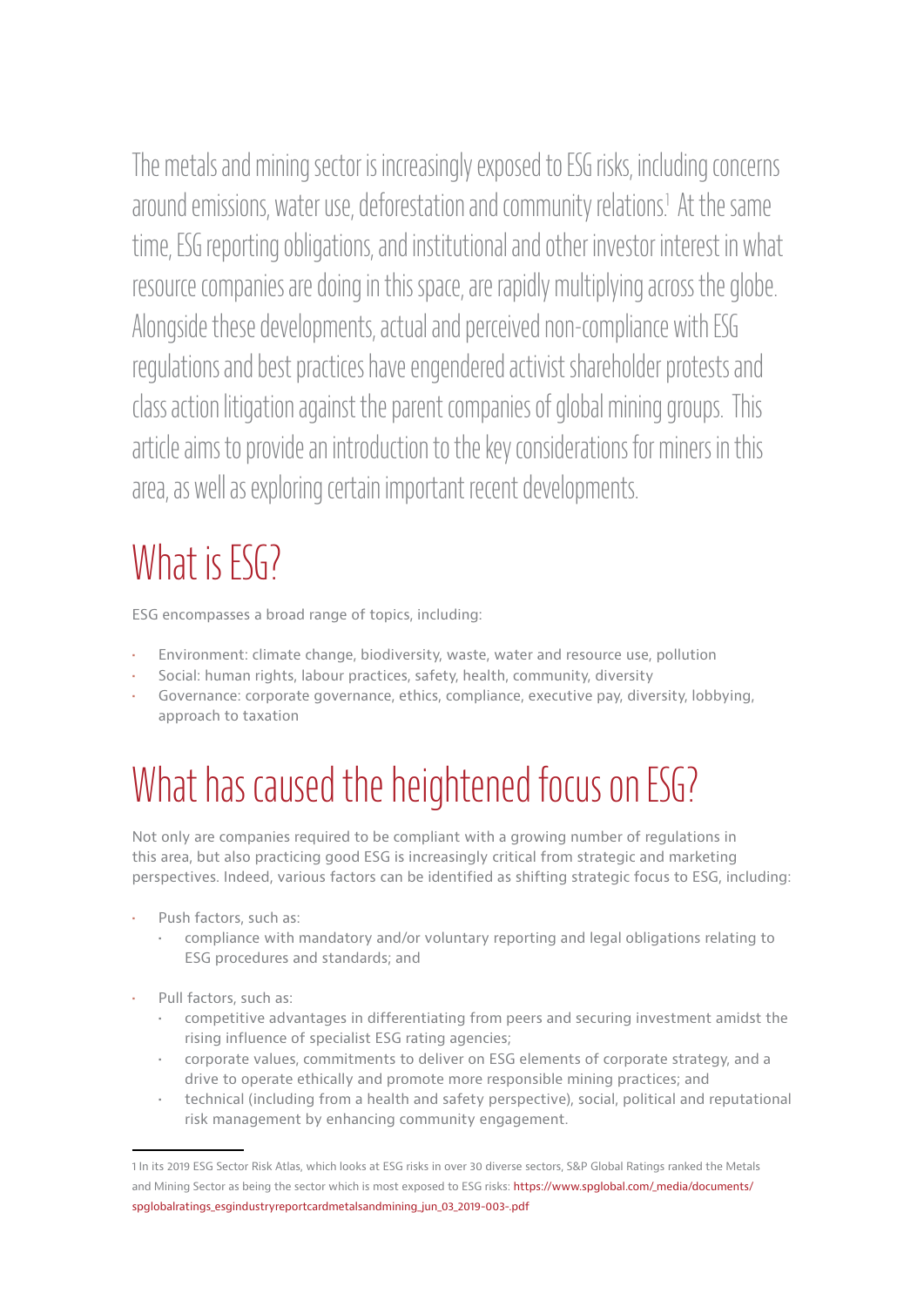## Compliance and reporting obligations and codes

### Key consideration - mandatory obligations

ESG requirements are increasingly evolving from loose guidelines to mandatory country-specific obligations, such as:

| <b>ESG - Mandatory obligations</b>                                                                                                | <b>Overview</b>                                                                                                                                                                                                                                                                                                                                                                                                                                                                                                                                                                               |
|-----------------------------------------------------------------------------------------------------------------------------------|-----------------------------------------------------------------------------------------------------------------------------------------------------------------------------------------------------------------------------------------------------------------------------------------------------------------------------------------------------------------------------------------------------------------------------------------------------------------------------------------------------------------------------------------------------------------------------------------------|
| The Bribery Act 2010 (UK)                                                                                                         | Provides visibility in the UK on how assets and licences are awarded to<br>extractive companies by incorporating into statue the requirements set<br>out in the OECD Anti-Bribery Convention and the Extractive Industries<br>Transparency Initiative (EITI). While UK legislation in this area is arguably<br>the strictest, similar legislation in other countries includes the Foreign<br>Corrupt Practice Act (FCPA) in the United States of America, the German<br>Criminal Code in Germany and the Prevention and Combating of Corrupt<br>Activities Act, 2004 (PCCAA) in South Africa; |
| The Companies (Miscellaneous<br>Reporting) Regulations 2018<br>(UK)                                                               | "Very large" UK companies must include a corporate governance<br>statement in the annual directors' report stating either:                                                                                                                                                                                                                                                                                                                                                                                                                                                                    |
|                                                                                                                                   | which corporate governance code was applied during the preceding<br>year ("comply"); or<br>why no code was applied and what corporate governance<br>×.<br>arrangements were in place ("explain") that given the increasing<br>public attention from investors, regulators and public opinion more<br>generally and a focus on sustainability, explaining why energy<br>efficiency actions have not been taken is unlikely to be sufficient from<br>an investor perspective).                                                                                                                  |
|                                                                                                                                   | Another similar example is the JSE Listing Requirements and Code of<br>Corporate Practices and Conduct (the Code) in South Africa (although listed<br>companies must comply with the JSE Listing Requirements, in contrast<br>with the "comply or explain" regime in the UK);                                                                                                                                                                                                                                                                                                                 |
| The Companies (Directors'<br>Report) and Limited Liability<br>Partnerships (Energy and<br>Carbon Report) Regulations<br>2018 (UK) | Under this regulation the Streamlined energy and carbon reporting (SECR)<br>framework is being implemented via amendments to existing regulations<br>(the Large and Medium-sized Companies and Groups (Accounts and Reports)<br>Regulations), which currently requires quoted companies to provide certain<br>disclosures on greenhouse gas emissions in their director's reports. Similar<br>legislation includes Mandatory Greenhouse Gas Reporting which is required by<br>law in North America, Australia and Japan as well as many EU member states;                                     |
| Community Development<br>Agreements (CDAs)                                                                                        | Required by law in some countries (including Australia, China, Nigeria and<br>South Africa), CDAs are contracts between investors and communities<br>through which the benefits of a mining project are shared with<br>communities and other stakeholders. By way of example, in Australia, the<br>Australian Native Title Act requires companies with mining licenses to<br>negotiate and enter into CDAs with Aboriginal communities that have a<br>legal interest in the land as native title holders.                                                                                     |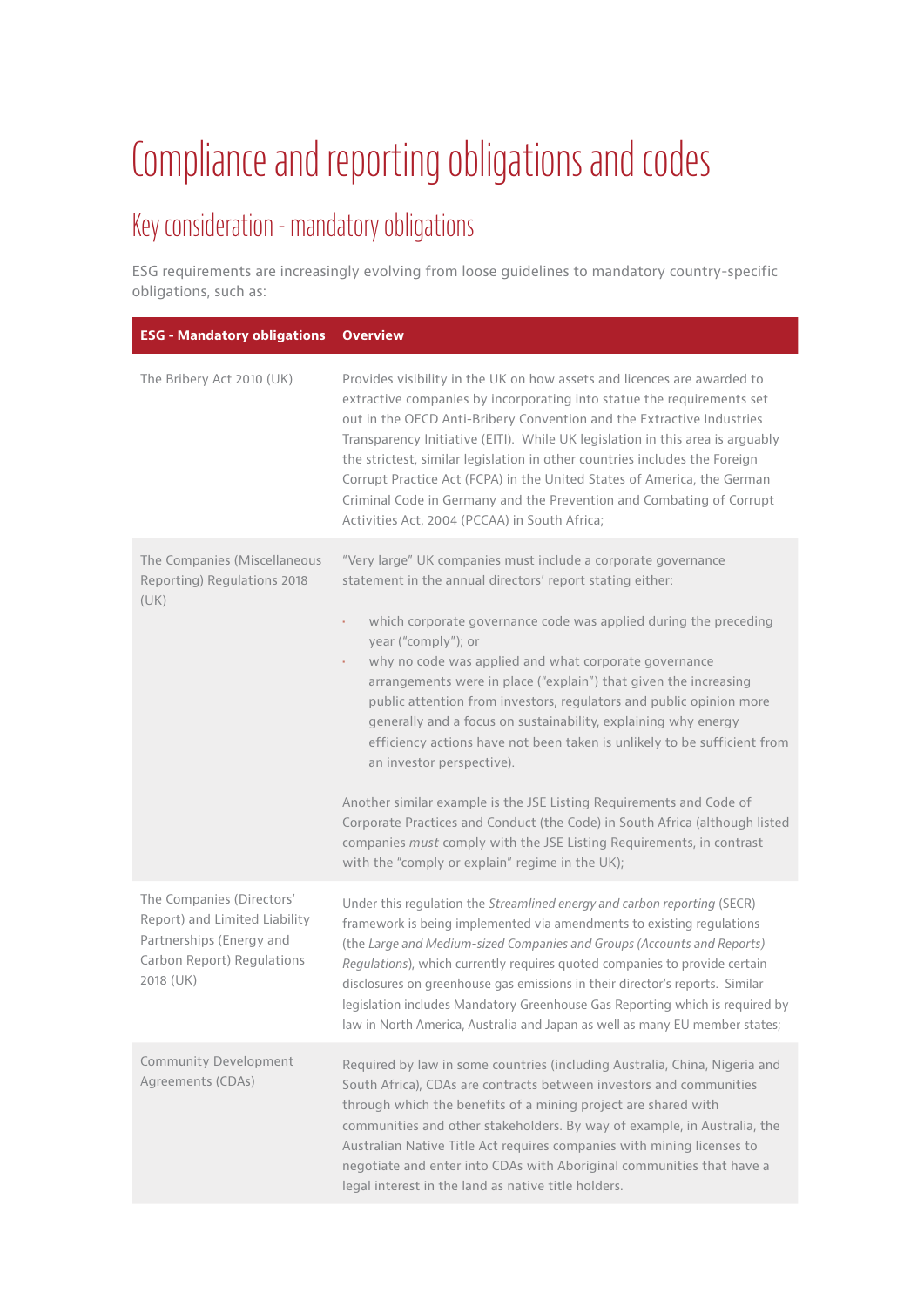#### Recommendation - mandatory obligations

We recommend that mining companies consider the mandatory obligations in each jurisdiction in which they operate or have entities incorporated, and prepare a group-wide strategy for complying with the various requirements.

#### Key consideration - voluntary codes

Many (often overlapping) voluntary codes and principles also exist, which can make it difficult, particularly for smaller companies, to determine exactly which principles to follow. Some examples of these voluntary standards include:

| <b>ESG - Voluntary codes</b>                                                                                                       | <b>Overview</b>                                                                                                                                                                                                                                                                                                                                                              |
|------------------------------------------------------------------------------------------------------------------------------------|------------------------------------------------------------------------------------------------------------------------------------------------------------------------------------------------------------------------------------------------------------------------------------------------------------------------------------------------------------------------------|
| The Extractive Industries<br>Transparency Initiative<br>(E T )                                                                     | This is an international set of Standards which acts as a tool for<br>countries to improve the management of their oil, gas and mining<br>resources;                                                                                                                                                                                                                         |
| The Responsible Gold<br><b>Mining Principles</b>                                                                                   | Intended to recognise and consolidate existing standards and<br>instruments under a single framework, these principles set out<br>clear expectations for consumers, investors and the downstream<br>gold supply chain as to what constitutes responsible gold mining;                                                                                                        |
| The UN Guiding Principles<br>on Business and the<br>Human Rights and<br><b>UN Guiding Principles</b><br><b>Reporting Framework</b> | Among other things, these principles aim to engage extractive<br>companies and help them to understand and manage the impact<br>their activities have on workers and communities located close to<br>their operations;                                                                                                                                                       |
| The EU Emissions Trading<br>Scheme (EU ETS)                                                                                        | Operates on a "cap & trade" basis, so there is a limit set on the<br>total greenhouse gas emissions that participants (mainly power<br>stations and industrial plants) emit. Participants receive tradeable<br>emissions allowances each year to cover their annual emissions.<br>Those exceeding their quota need to top up their allowances, or<br>reduce their emissions; |
| The International Council<br>on Mining & Metals<br>(ICCM) 10 Sustainable<br><b>Development Principles</b>                          | Act as a best-practice framework for sustainable development<br>within the mining and metals industry;                                                                                                                                                                                                                                                                       |
| Voluntary Schemes in<br>respect of emissions                                                                                       | There are a number of voluntary schemes, such as the Carbon<br>Trust Standards, the Greenhouse Gas Protocol and CDP (formerly<br>the Carbon Disclosure Project) all aimed at businesses voluntarily<br>disclosing more on their emissions and environmental impact; and                                                                                                      |
| Other ESG reporting<br>standards that a business<br>may adopt voluntarily<br>include those published by:                           | the Task Force on Climate-related Financial Disclosures (TCFD);<br>¥,<br>the Sustainability Accounting Standards Board (SASB); and<br>k,<br>the Global Reporting Initiative (GRI).<br>k,                                                                                                                                                                                     |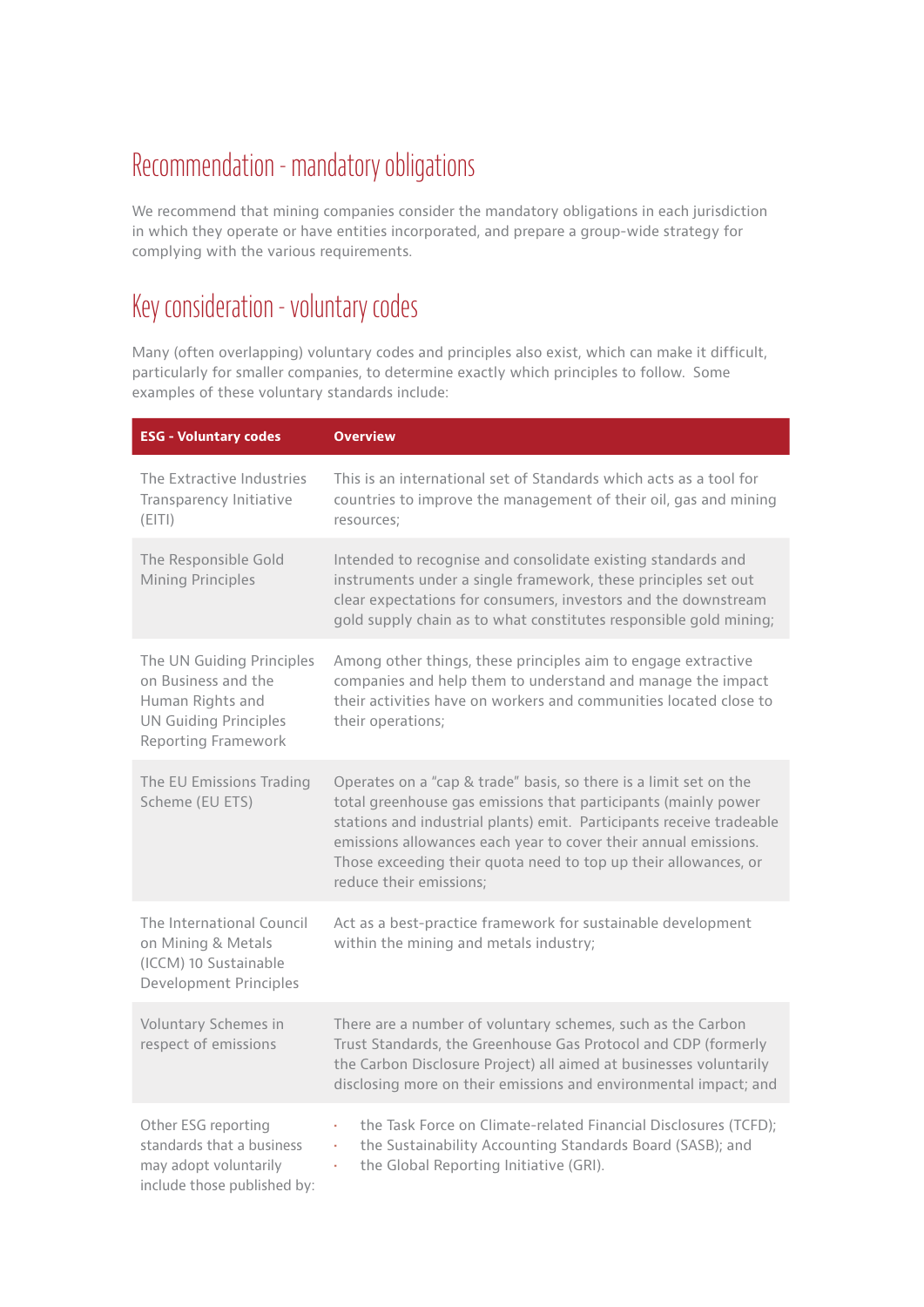#### Recommendation - voluntary codes

We recommend that mining companies consider the voluntary codes applicable in each sector and jurisdiction in which they operate (or have entities incorporated), and prepare a group-wide strategy for complying with the various requirements. When considering which voluntary codes to subscribe to, it is worth bearing in mind that:

- Certain voluntary codes may become hard obligations in the future, and so may be worth considering now. For example, the EITI principles are being implemented into domestic law in a number of countries;
- Your company may already be complying with certain of the voluntary codes by way of compliance with applicable mandatory codes, in which case it would be possible to sign up to such codes without increasing the overall existing scope of your company's ESG strategy; and
- Different investor groups may be more focused on certain codes than on others companies may wish to discuss priorities with key investors.

### Investor expectations

#### Key consideration - investors

Investors and lenders are increasingly focussed on ESG factors when making investment decisions, which means that in many cases, in order to access capital, miners will need to demonstrate commitment to ESG concerns. Investors concerned about ESG can obtain information from a number of sources in addition to disclosures made under the regulations and codes discussed above. Many larger investors will have in-house specialists in this area, but there are also indices and ratings agencies (such as FTSE4Good, DJSI, Sustainalytics, MSCI) which rank companies according to their actual or perceived ESG strengths. In addition, a number of institutional investors have publicly committed to taking ESG into account when making investment decisions - for example, the Dutch pension fund ABP has stated that "responsible investment is central to our investment philosophy" and similarly Blackrock has stated that "we have integrated ESG considerations across our investment research, portfolio construction and stewardship processes". Further, Andreas Utermann, CEO of Allianz Global Investors has stated that "a more holistic approach to 'growth' needs to evolve, looking to capture societal and environmental benefits and costs".

Additionally, in certain markets such as the UK, as well as technical, financial and legal due diligence, the increasing influence of ESG rating agencies has resulted in ESG becoming a key focus in relation to larger mining IPOs. Investor roadshows are fast becoming a platform at which investors can ask ESG related questions, including how a company's initiatives align with relevant laws and ESG codes.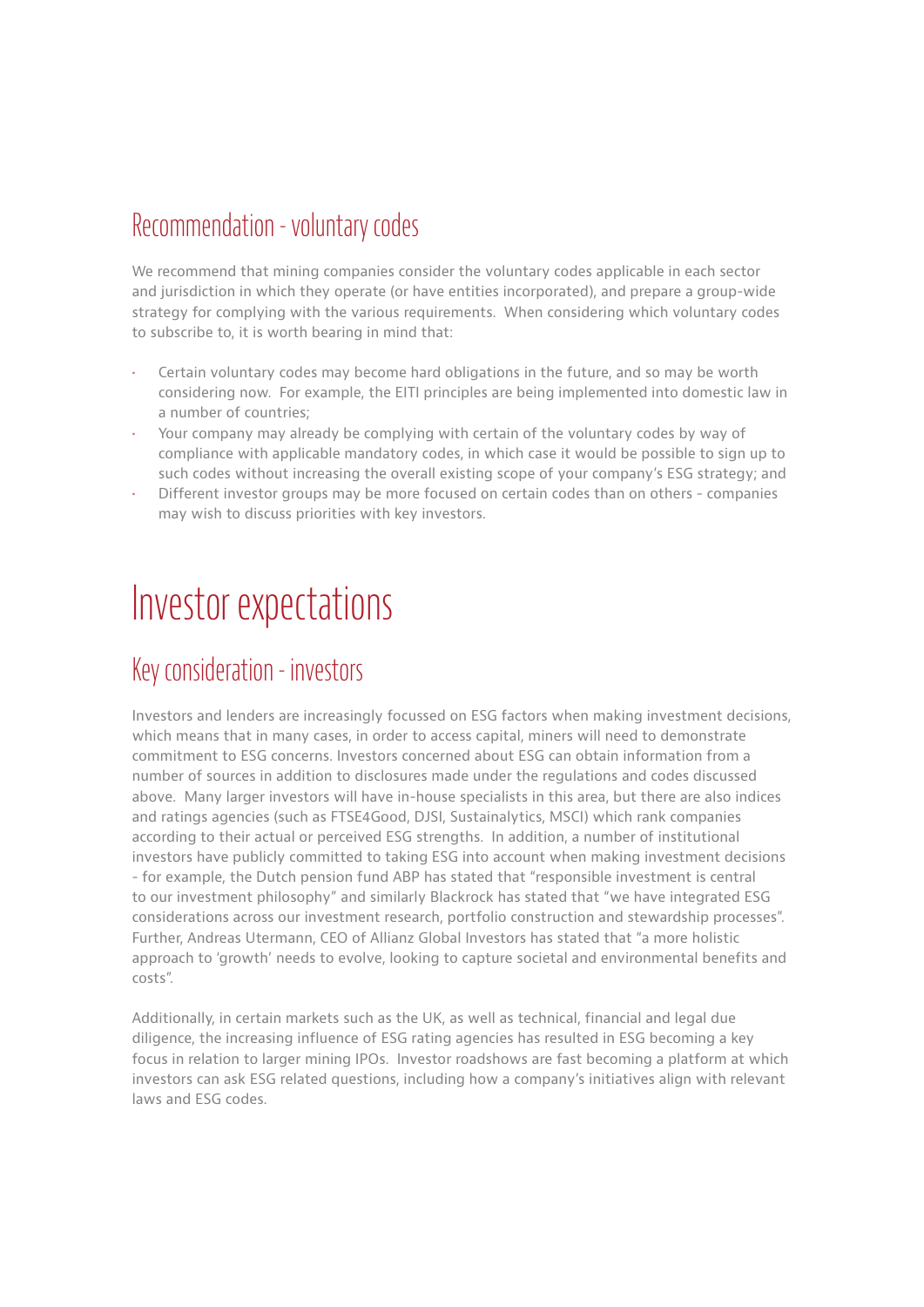In addition to informing how investors deploy their capital in the first place, ESG factors have also led to a rise in shareholder activism, whereby existing investors use their shareholding to seek to influence the relevant company's ESG performance. In the oil and gas industry, groups such as Follow This have been making themselves known at annual general meetings, often diverting attention from other key strategic messages which boards wish to communicate. We anticipate that the mining industry will soon follow as a target.

#### Key consideration - other key actors

Alongside the increased investor focus on ESG, some lenders are also prescribing particular ESG principles that a company must meet in order to receive funding. This places scrutiny on miners' management plans and how these will assist the company in meeting its key performance indicators (and indeed, the ESG requirements set out by lenders).

Other bodies, including the World Gold Council, are lobbying for insurance providers to become more involved in the ESG movement, in particular by requiring mining companies to uphold ESG principles in order to be eligible for insurance policies.

#### Recommendation - investors

In our experience, preparing (and in some cases, publishing) a clear and robust ESG strategy will help to assuage investor concerns regarding the mining industry, and to promote continued investment into the same. Such strategy should carefully consider both the mandatory and voluntary codes set out above, as well as your company's specific corporate values and overall strategic priorities.

### **Conclusion**

A drive to meet ESG investment targets should in theory have a positive impact on the mining industry. However, as evidenced by the ongoing Exxon security fraud case in the US, as ESG targets rise, so does accountability. While this case hinges on the price of carbon emissions, climate costs and the forecasting of future policy impacts, it acts as a reminder that with growing pressure for the mining industry to be responsible ESG players, companies need to be both ambitious and realistic about what they can deliver and build an ESG strategy that works for their individual business.

In any case, with various factors pushing and pulling mining companies to be more engaged in ESG, in order to stay competitive in the market mining companies will have to pay more attention to this going forward and ensure that they have a sufficient strategy in place to meet relevant laws, comply with codes and indeed satisfy stakeholders.